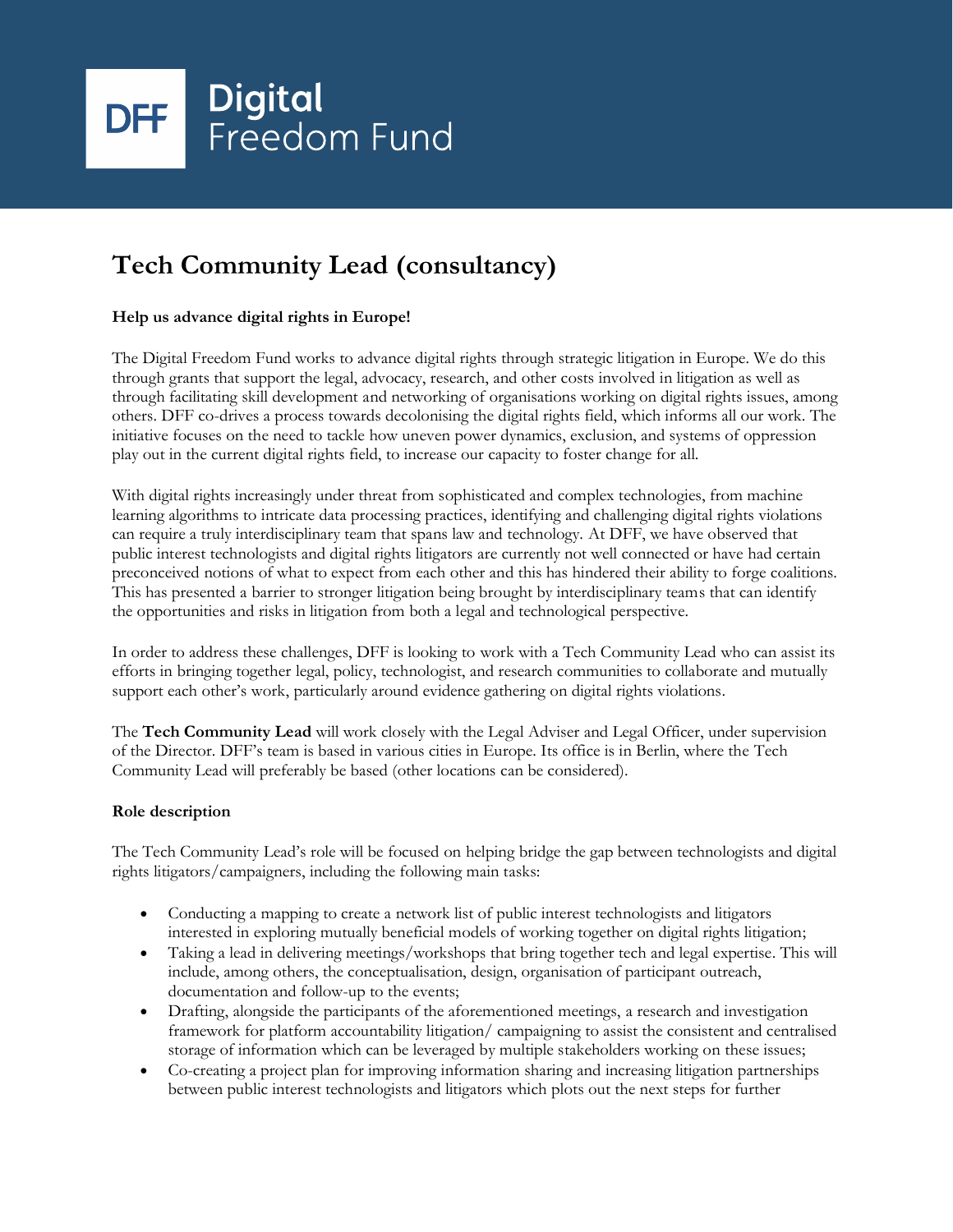collaboration and coordination on projects, and potentially, also for the creation of a central repository for data, information and other evidence;

- Devising other concrete activities in order to strengthen these partnerships and networks;
- Continuing working with DFF in designing a plan for building and sustaining this community of technologists and litigators/campaigners for the medium- and longer-term.

## **Candidate profile**

The successful candidate will:

- Think strategically about how DFF can help bridge gaps between technologists and those working on digital rights litigation, campaigning and advocacy;
- Have a solid understanding and in-depth knowledge of data-driven technologies and/or artificial intelligence/machine learning systems, as well as a strong interest in the different ways in which these technologies have a societal impact and intersect with human rights considerations;
- Have a strong existing network of public interest technologists who can work closely with DFF's established network of digital rights litigators;
- Have experience in organising and bringing groups/communities together, as well as in planning and executing convenings, meetings or workshops;
- Have good consulting, problem-solving and project management skills, as well as the ability to manage multiple projects simultaneously alongside ongoing tasks and responsibilities;
- Be able to analyse complex technical issues and translate them in relatable terms to a non-technical audience, including by structuring and systematising information in an accessible way;
- Work independently and use their own initiative to progress projects, striking a balance between independent and team work;
- Be willing to work remotely and self-support in terms of various administrative matters;
- Be fluent in written and spoken English;

The successful candidate will also:

- Critically reflect on their own work and implement feedback as a way to constantly evolve and improve;
- Have experience or willingness in working with people whose mother tongue is not English;
- Be passionate and committed to work on digital rights issues using an intersectional lens;
- Considerately navigate power dynamics and have a strong interest in racial and social justice issues;
- Be motivated in working towards an anti-oppressive workplace.

### **Conditions**

This is a short-term consultancy contract (12 months). The consultancy fee is negotiable but will likely be in the range of 300-350 EUR/day.

Deadline for applications is **1 July at 23:59:59 CET**. Interviews will be conducted in July, and the preferred start date is in August/September 2022.

We specifically invite application from persons who, due to historical dynamics of exclusion, are underrepresented either in legal professions and/or in the non-profit sector.